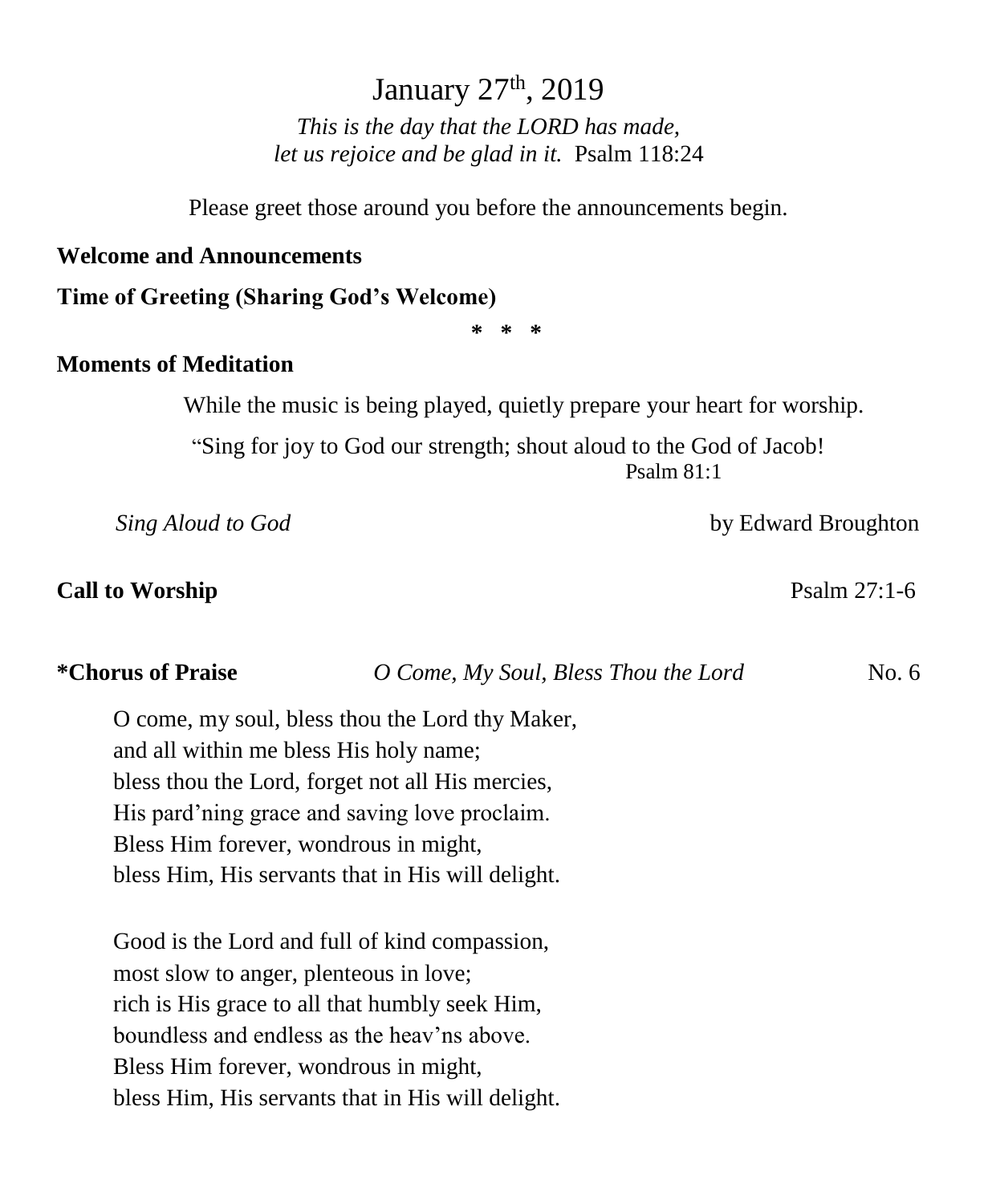His love is like a father's to his children, tender and kind to all who fear His name; for well He knows our weakness and our frailty, He knows that we are dust, He knows our frame. Bless Him forever, wondrous in might, bless Him, His servants that in His will delight.

We fade and die like flow'rs that grow in beauty, like tender grass that soon will disappear; but evermore the love of God is changeless, still shown to those who look to Him in fear. Bless Him forever, wondrous in might, bless Him, His servants that in His will delight.

High in the heav'ns His throne is fixed forever, His kingdom rules o'er all from pole to pole; bless ye the Lord through all His wide dominion, bless His most holy name, O thou my soul. Bless Him forever, wondrous in might, bless Him, His servants that in His will delight.

**\*Prayer of Invocation** 

**Scripture Reading** Nehemiah 5:1-9 Pew Bible Page 756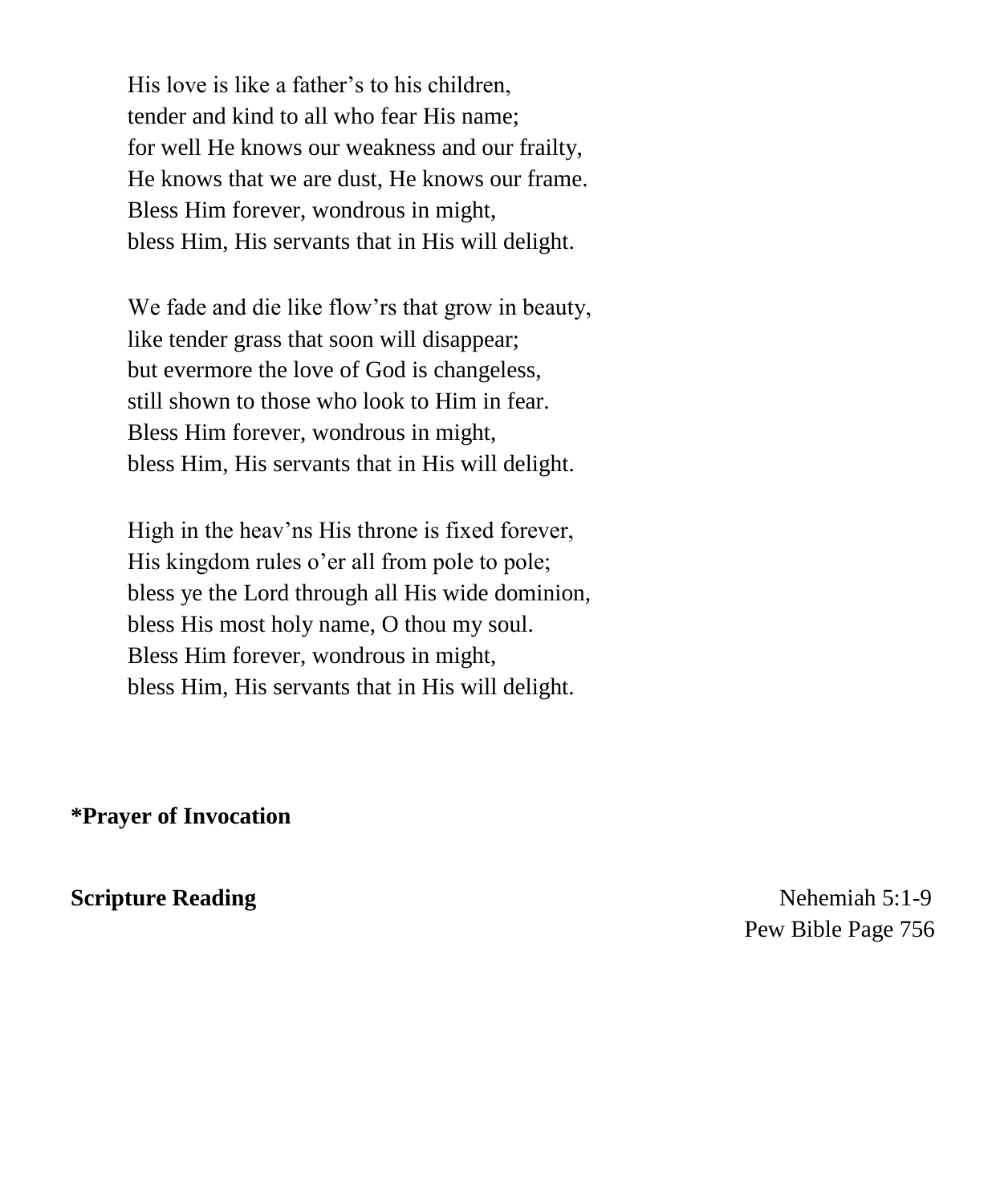# **Congregation on bold print**

Almighty God, You spoke to Your disciples about what it means to follow You.

You offered us all Your blessings when You said:

Blessed are the poor in spirit, **but we have been rich in pride.**

Blessed are those who mourn, **but we have not known much sorrow for our sin.**

Blessed are the meek, **but we are a stiff-necked people.**

Blessed are those who hunger and thirst for righteousness, **but we are filled to the full with other things.**

Blessed are the merciful, **but we are harsh and impatient.**

Blessed are the pure in heart, **but we have impure hearts.**

Blessed are the peacemakers, **but we have not sought reconciliation.**

Blessed are those who are persecuted because of righteousness **but our lives do not challenge the world.**

Blessed are you when people insult you, persecute you and falsely say all kinds of evil against you because of Me,

**but we have hardly made it know that we are Yours.**

You alone are holy, and Your blessings are abundant.

**We plead with you to forgive our sins. In Your Name we pray. Amen.**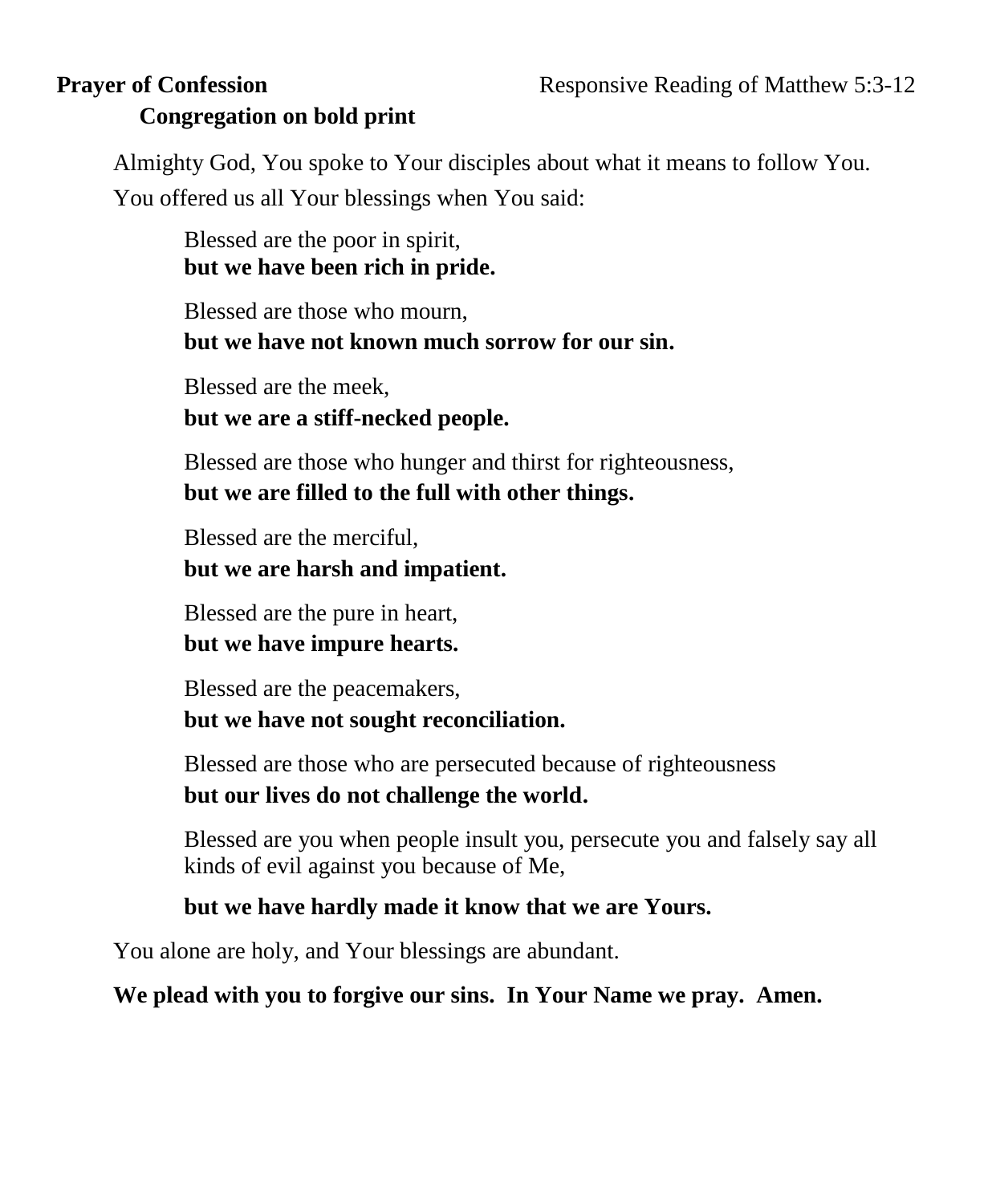#### **Assurance of Pardoning Grace** 1 John 1:9

<sup>9</sup> If we confess our sins, he is faithful and just and will forgive us our sins and purify us from all unrighteousness.

### **\*Hymn of Thanksgiving** *Blest Are the Contrite Hearts*

Tune: *Trentham* (Breathe on Me, Breath of God)

Blest are the contrite hearts: God's kingdom comes for them. Blest are the wronged and grieving ones: they shall be comforted.

Blest are the gentle meek: they shall receive the earth. Blest are those hungry for the right: they shall be satisfied.

Blest are the merciful: mercy they shall receive. Blest are the ones whose hearts are pure: they surely shall see God.

Blest, those who reconcile: children of God are they. Blest are those hurt for Jesus' sake: God's rule shall make them whole.

Point to our covenant Lord with every word and deed; then all may see the works you do and praise the Lord our God.

#### **New City Catechism Question # 20**

#### **Who is the Redeemer?**

The only Redeemer is the Lord Jesus Christ, the eternal Son of God, in whom God became man and bore the penalty for sin himself.

#### **Prayer of Intercession**

**Tithes and Offering** *Be Still, My Soul* **arr.** Larson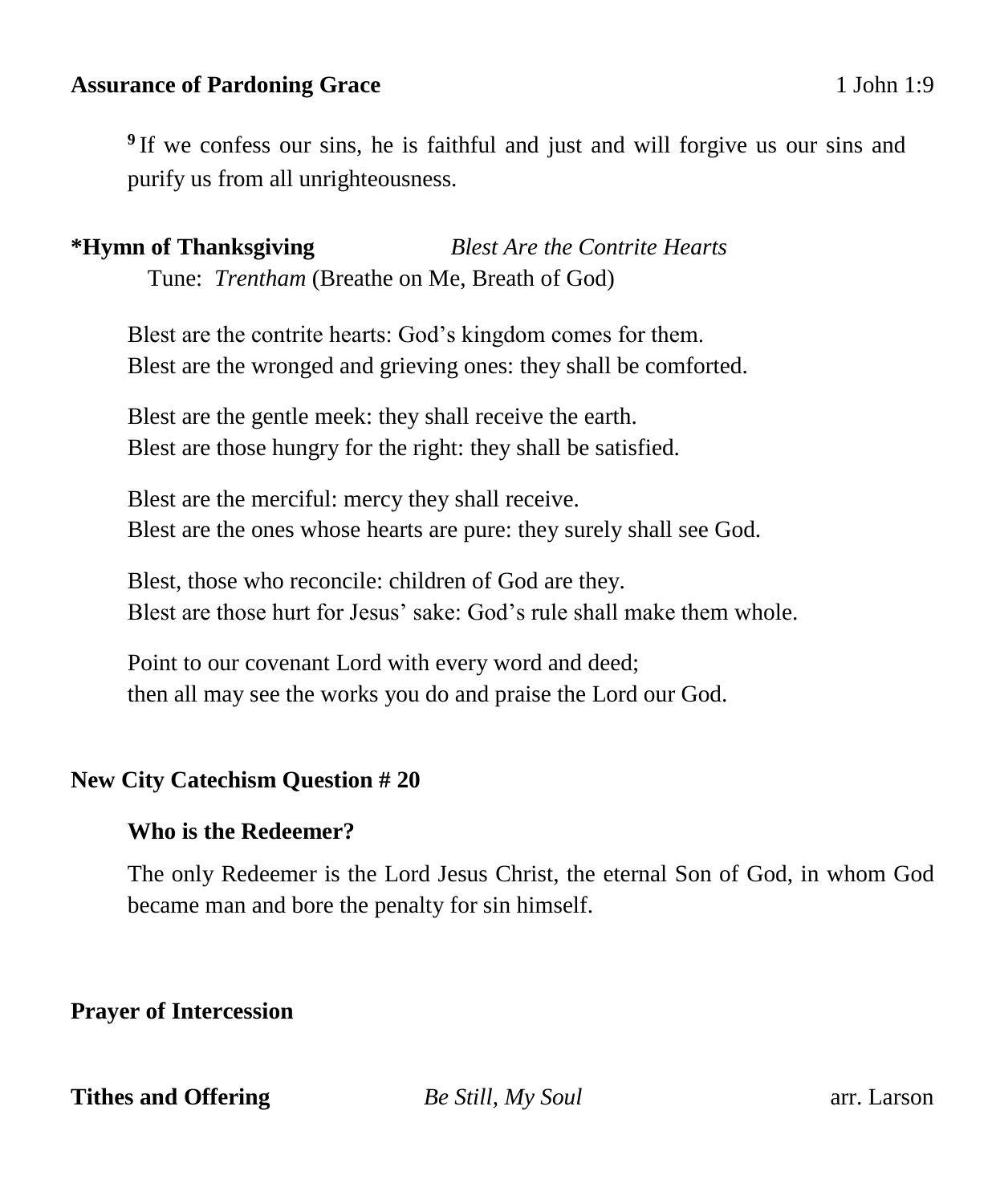\*Chorus of Preparation *O Church. Arise* Getty

 **Verses 1 and 4 only**

 $1.0$ Church. a - rise. and put your ar - mor on; hear the  $2.$  Our  $\cdot$ love call  $to$ war, to the cap-tive soul, but to 3. Come love see the cross, where and mer-cy meet, as the Spi - rit come, put strength in ev - 'rv stride, give\_\_\_  $4.5<sub>o</sub>$ call of Christ our Cap - tain. For now the weak can say that  $a -$  gainst the cap - tor; And with the sword rage that makes the of God is strick-en; Son Then see His foes lie crushed begrace for ev - 'ry hur - dle, that we may run with faith to they strong in the strength that God are has gi ven. wound - ed whole, we will fight with faith and val or. neath His has feet, for the Con  $quer - or$ ris - $\overline{\phantom{a}}$ en! vant good win the prize of  $\mathbf{a}$ ser  $\overline{\phantom{a}}$ and faith - ful. With shield of faith and belt of Truth. we'll stand  $\mathbf{a}$ When faced with trials side, on  $ev -'ry$ we know the as rolled a - way and Christ e -And the stone is As saints of old still line the way,  $re - tell - ing$ whose bat - tle gainst the de - vil's lies; An bold,  $ar - my$ out - come is se - cure, and Christ will have the prize for from the grave, this<br>of His grace, we mer - ges vic - t'ry march con - tin - ues hear their calls tri - umphs of we and  $hun - ger$ reach - ing out cry is love, to those in dark - ness. which He died, of an  $in - her - it - once$ na - tions. ʻtil the day ev - 'ry eye and heart shall Him. see for the day when with Christ we stand in  $Glo - ry.$ 

Reprinted with permission under CCLI 376630.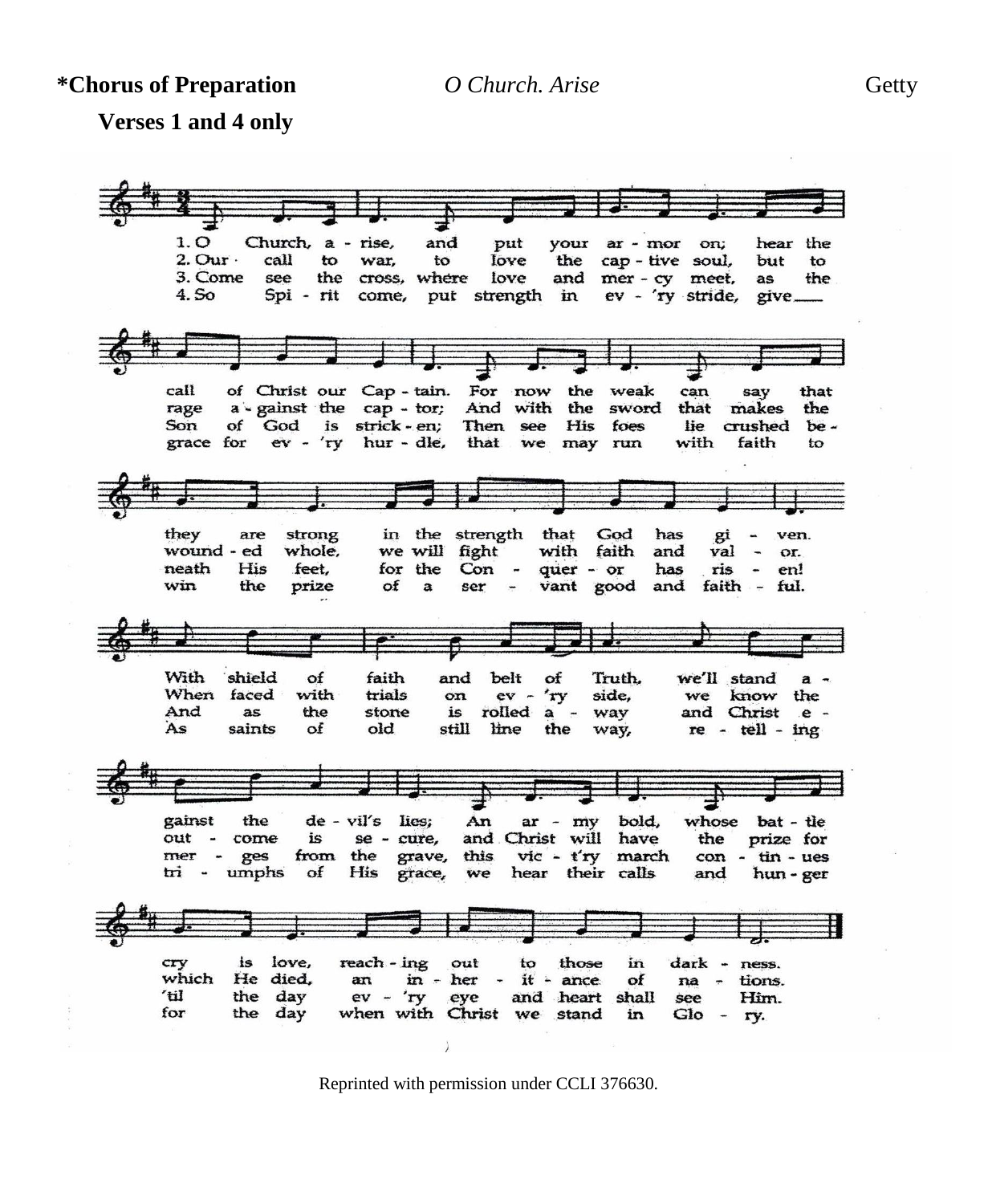**Titus 2:1-10** 

Pew Bible Page 1858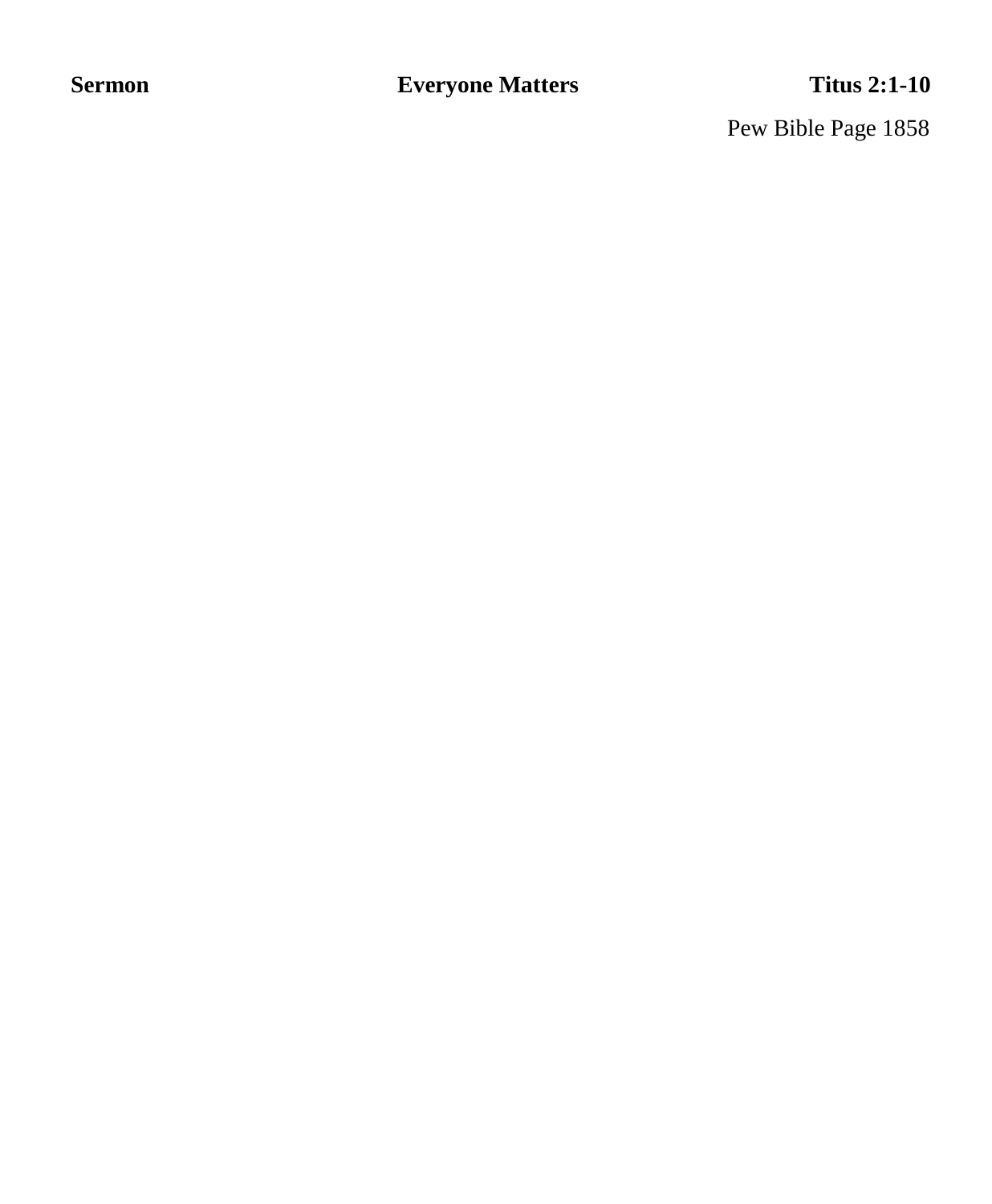**\*Hymn of Response** *People of God*



© Copyright 1982 Singspiration Music. All Rights Reserved.<br>Used by Permission of The Benson Publ. Co., Inc., Nashville, TN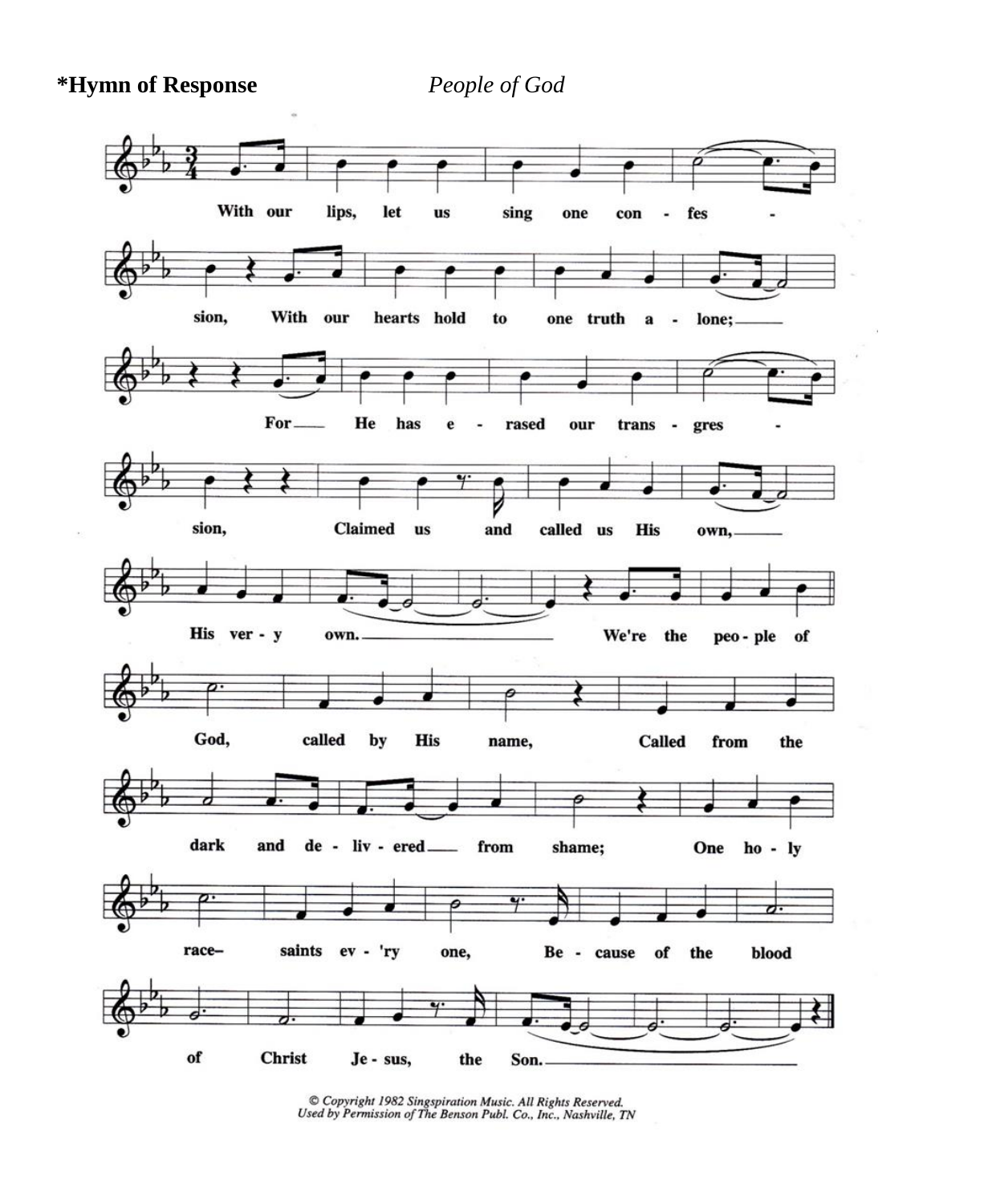#### **\*Benediction**

| *Gloria Patri                                               | No. 735                                                                                                                  |                                              |  |  |  |
|-------------------------------------------------------------|--------------------------------------------------------------------------------------------------------------------------|----------------------------------------------|--|--|--|
| world without end. Amen, amen.                              | Glory be to the Father, and to the Son, and to the Holy Ghost;<br>as it was in the beginning, is now, and ever shall be, |                                              |  |  |  |
| <i>*Postlude</i>                                            | Eternal Father, Strong to Save                                                                                           | arr. Martin                                  |  |  |  |
| * Congregation: Please stand as able.<br>* * * * * * * *    |                                                                                                                          |                                              |  |  |  |
| Piano<br><b>Scripture Reading &amp; Intercessory Prayer</b> |                                                                                                                          | <b>Sandy DeGroot</b><br>Bruce Hrivnak, Elder |  |  |  |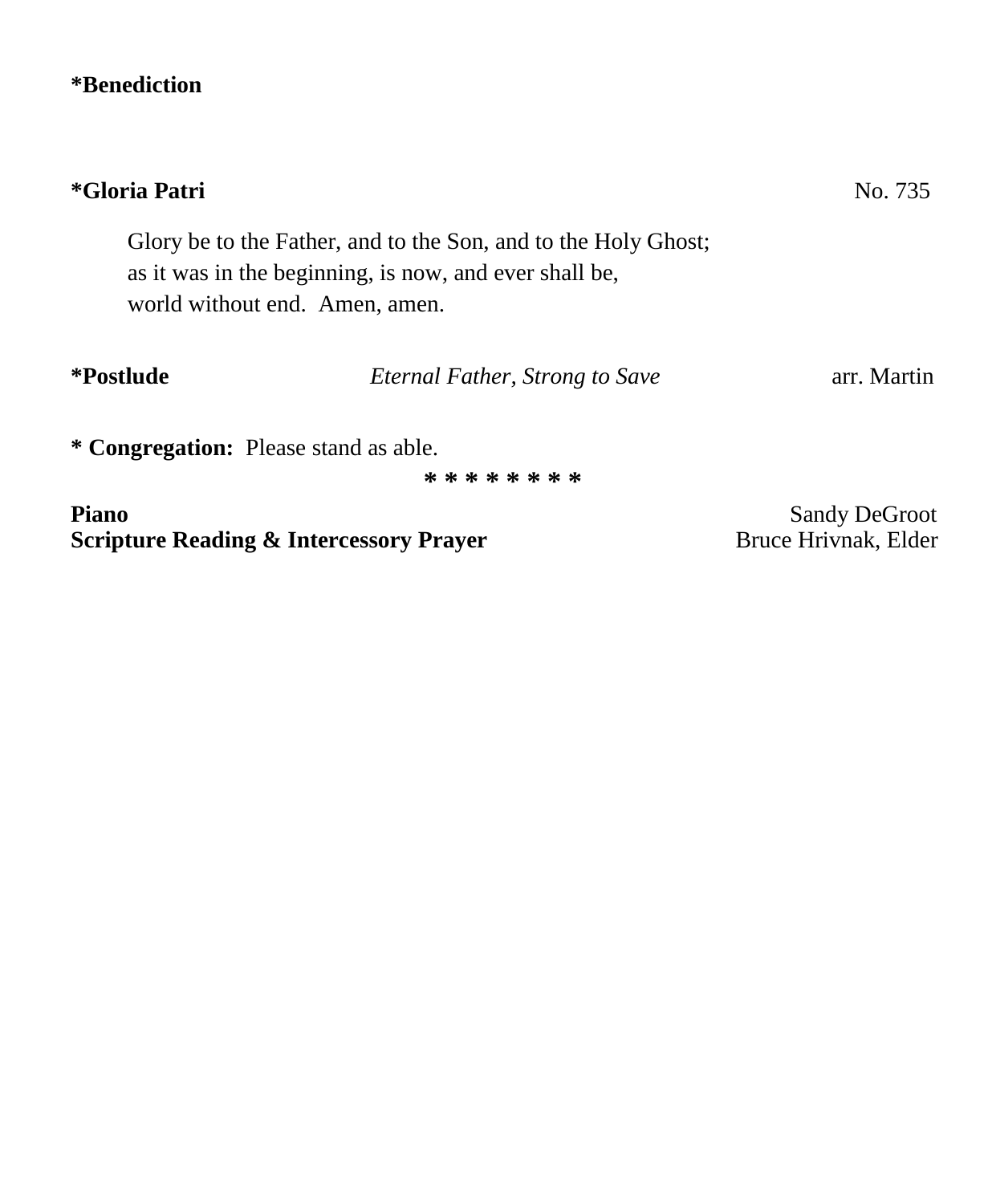# **Weekly Calendar**

| <b>DATE</b>     | <b>TIME</b> | <b>EVENT</b>                        |
|-----------------|-------------|-------------------------------------|
| <b>SUN 1/27</b> | 9:00 AM     | <b>Opening Exercises</b>            |
|                 | 9:15 AM     | <b>Sunday School</b>                |
|                 | 10:30 AM    | <b>Worship Service</b>              |
|                 |             |                                     |
| <b>WED 1/30</b> | 9:30 AM     | Ladies' Bible Study                 |
|                 | 11:00 AM    | Ladies' Bible Study                 |
|                 | 6:30 PM     | <b>Annual Corporation Meeting</b>   |
|                 |             |                                     |
| <b>SUN 2/03</b> | 9:00 AM     | <b>Opening Exercises</b>            |
|                 | 9:15 AM     | <b>Sunday School</b>                |
|                 | 10:30 AM    | Worship Service & The Lord's Supper |

# **Important Upcoming Events**

| <b>THURS 2/07</b>    | 6:30 PM           | Dave Ramsey's Financial Peace University Class |
|----------------------|-------------------|------------------------------------------------|
| <b>SAT 2/09</b>      | 6:30 PM           | <b>Annual Variety Show</b>                     |
| <b>SUN 2/24</b>      | $6:00 \text{ PM}$ | Carry-in dinner with missionary Tracy Dager    |
| <b>FRI-SUN 3/1-3</b> | TBD               | Marriage Seminar with Dr. Alan Strange from    |
|                      |                   | Mid-America Reformed Seminary                  |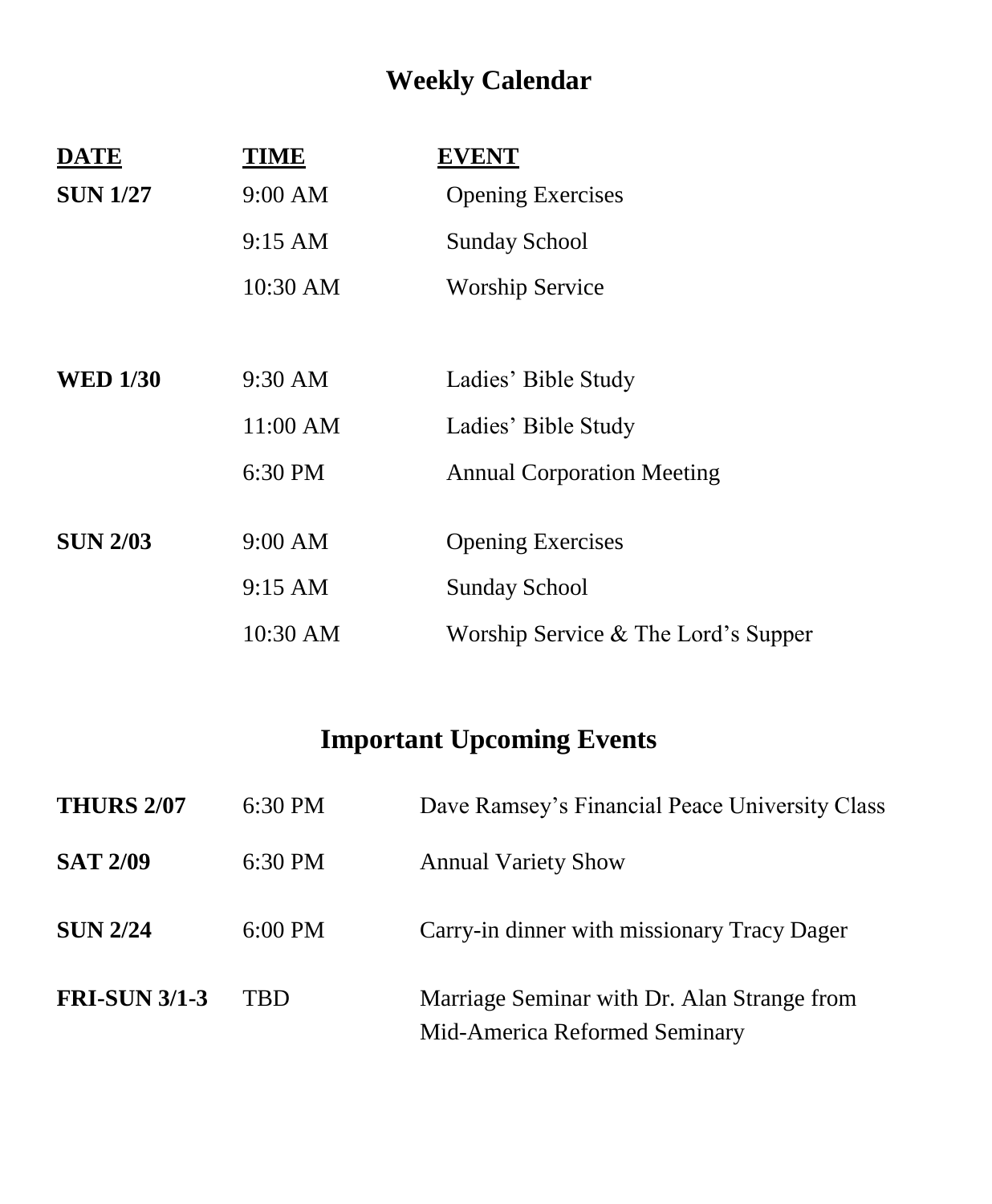## **Serving the Lord**

|                     | 1/27           | 2/03      | 2/10           |
|---------------------|----------------|-----------|----------------|
| S.S. Nursery        | J. Marshall    | B. Schoon | L. Hrivnak     |
|                     | L. Martin,     | B. Schoon | D. O'Neal,     |
| <b>AM Nursery</b>   | Cordie A.      |           | Mallory V,     |
| Greeters            | Hale, Grass    | Sederberg | Lanenga        |
| <b>Bring Treats</b> | Lindborg       | Lash      | Hrivnak        |
| Server & Clean-Up   | Lindborg       | Lash      | <b>Hrivnak</b> |
| Audio               | J. Martin      | J. Martin | J. Martin      |
| Elder of the Week   | <b>Hrivnak</b> | Lindborg  | Schoon         |



**Wednesday, January 30 6:30 PM**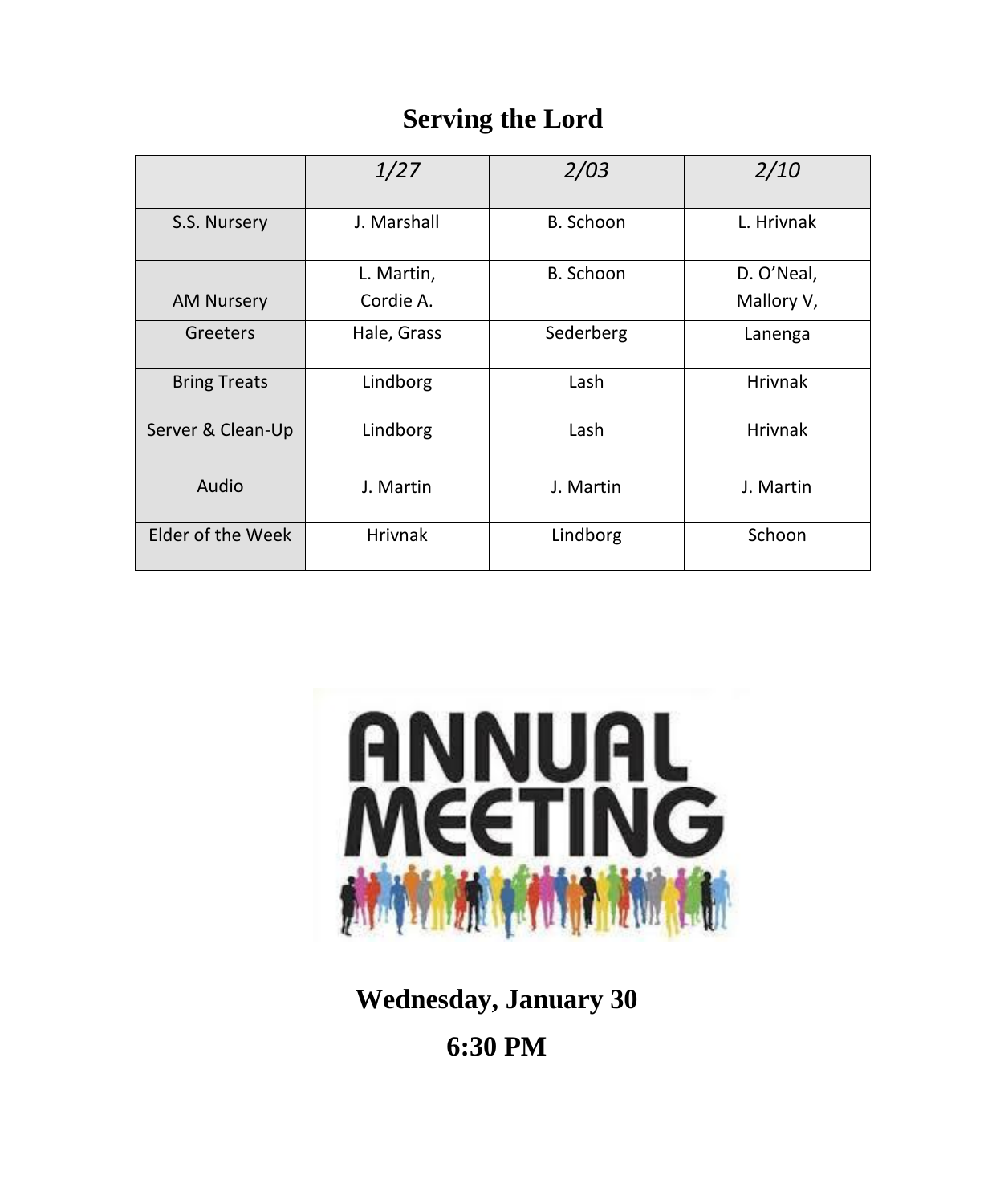#### **Announcements**

 **Annual Corporation Meeting:** The annual corporation meeting will be held this Wednesday, January 30, at 6:30 pm. The budget booklets are available on the table in the narthex (one per family). The 2019 budget will be presented and voted on at this meeting. Plans for the pastoral search and the formation of a Pastoral Search Committee will also be discussed. All members should plan to attend this important meeting. If you would like transportation to this meeting so you do not have to drive at night, please sign up on the sheet in the narthex and someone will contact you with details.

 **Dr. Bryan O'Neal:** We are grateful that Bryan, who is a member of our congregation, has agreed to preach during the months of January and February. Bryan is the Vice President of Moody Bible Institute and Interim Dean of Undergraduate and Distance Education at Moody.

 **Men's Bible Study:** The Session would like to start up the Men's Bible study again in late February or early March. The last Bible study was very beneficial, but they would like to include more men if possible. Please take a minute to fill out the survey found on the table in the narthex and drop it in the folder labeled *Men's Bible Study* on the bulletin board outside the secretary office. All the feedback will help in setting up a time and topic that suits the most people.

 **Ladies' Bible Study:** The Ladies' Bible Study will be studying "Pursuing Contentment," a *Women of Faith* Bible study. It will start this Wednesday, January 30. Please contact Val, Lucy, or Denise with questions.

 **Annual Variety Show:** Our Variety Show this year will be held on Saturday, February 9, at 6:30 pm. The Hospitality & Fellowship Committee is looking for anyone willing to share their interest in music, art, literature, drama, etc. A sign-up sheet is in the foyer as usual. Dessert will be served afterwards. This is a great event to invite friends!